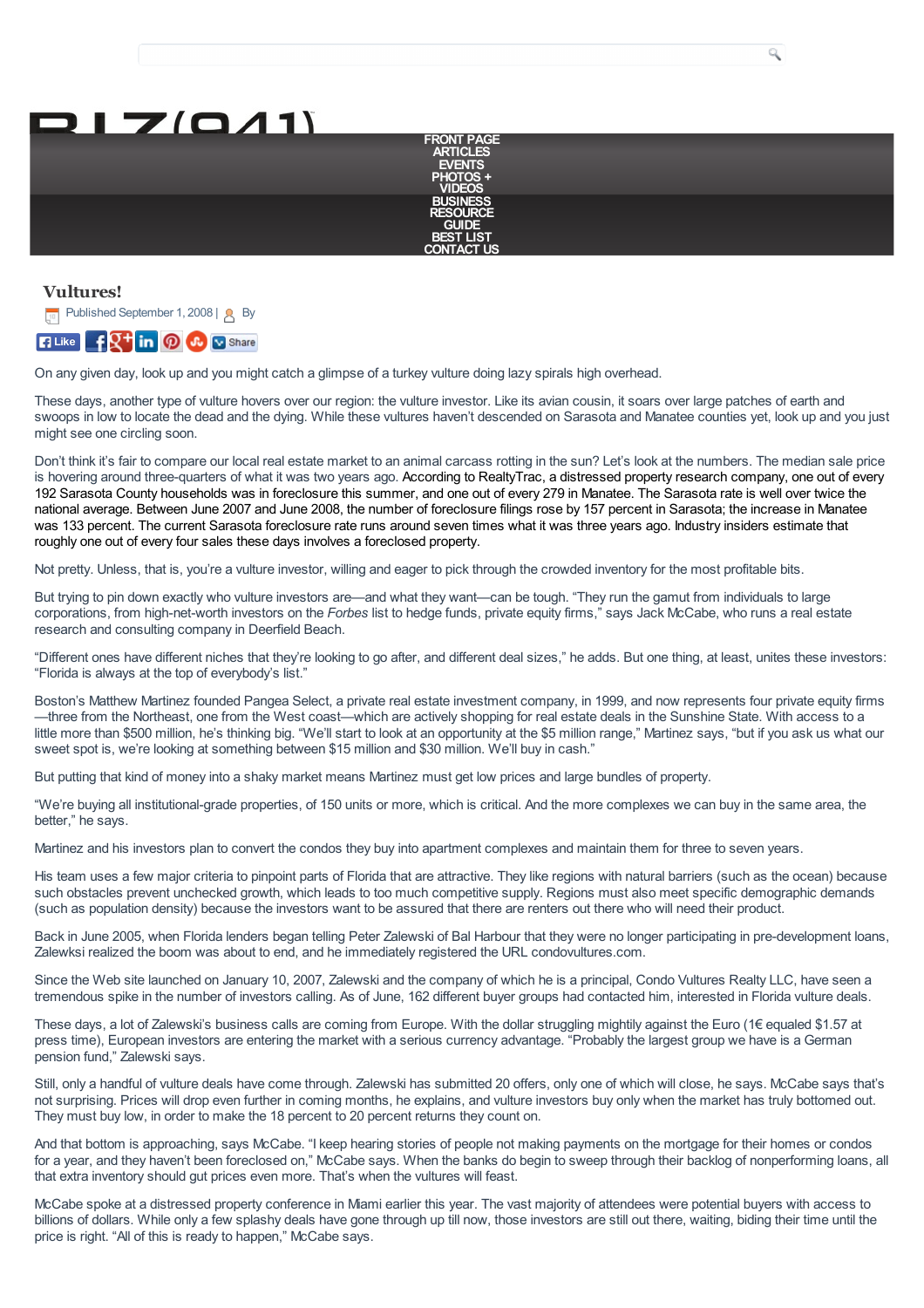But what about Sarasota and Manatee counties? Even though the region meets many of the criteria Martinez considers important to attract vulture investors, some doubt whether big-money bundle deals will come to the area. "Sarasota is more of a conservative community. It's not an investors' market," says Norman Kerr, who was involved in planning the now-defunct CityPointe project in north Sarasota. And besides, the Southwest Florida market might just be too small, he says. "If you bought 100 units or 200 units, because the demand isn't that big for it, it would take that much more time to find someone to actually buy."

The question of demand is a big one, and the region's job loss numbers have discouraged investment. According to the U.S. Department of Labor's Bureau of Labor Statistics, the Bradenton-Sarasota-Venice market experienced a 3.7 percent drop in employment from May 2007 to May 2008, ranking the region fourth in the nation for job loss.

"If there aren't jobs, then there's less of a reason to move to those areas, and vacancy rates will be higher," says Martinez, who pegs the "dire" employment situation on Florida's west coast as the main reason he and his investors haven't made moves on Sarasota or Manatee counties.

Still, some vultures are sniffing the air. Marc Rasmussen, a SKY Sotheby's International Realty representative in Sarasota, says he received a flurry of interest from big-money investors looking to buy distressed properties at wholesale prices several months ago, but the interest tapered off because the vultures weren't getting the prices they wanted. Michael Padgett, vice president and owner of Vision Homes of Southwest Florida, was approached as well, but again the numbers hadn't fallen far enough to cut a deal.

Nonetheless, McCabe believes that vulture deals will happen here, and he predicts that Lakewood Ranch could be ground zero. Zalewski says buyer groups need to pick up trophy properties in high-profile markets such as Miami to satisfy investors before pursuing less prestigious, but perhaps more profitable, bundles in other parts of Florida.

But Mike Morgan, who offers research and analysis through his firm, the Morgan Florida Real Estate Group, doesn't think that vultures will clean up the real estate mess here. He argues that the market is nowhere near its nadir. "We are going into a depression," he says. One of his clients recently expressed interest in some foreclosed properties being offered at 40 cents on the dollar. Morgan told him to wait. Sure, the prices were low, but Morgan predicted they were only going to dip lower, perhaps to 20 cents on the dollar. "We're not at the bottom. We're at the eye of the hurricane, and these guys who are vultures are going to get sick."

Morgan might not believe the hype, but those who have dealt with these buyer groups know how serious they are, and how seriously they guard their secrets. McCabe has met several vulture investors and collects their business cards. "I know they're like a principal in the firm," he says, "and there's no title on the business card, and sometimes there's not even an e-mail address." Padgett had to sign proprietary agreements not to disclose the names of the funds that contacted him. Like their animal kingdom counterparts, vulture investors like to stay aloft, high above it all, waiting to buzz in low when conditions are right.

While the vulture might not be the most regal of animals, it's important to remember that the species plays a role in the food chain. If and when vulture investors do descend on Sarasota and Manatee counties, they would help weed out some of the backlogged inventory, which is depressing prices. Plus, their arrival could be read as a signal that the market has truly reached its lowest point.

Investors might prefer to call themselves opportunity funds rather than vultures, but Zalewski thinks the latter term is entirely appropriate. He did name his company Condo Vultures, after all. "It's not a warm and fuzzy name," he says. "It's not a warm and fuzzy market."





**[Subscribe](http://biz941.com/subscribe-to-biz941/) to the Print Edition [Subscribe](http://sarasotamagazine.us1.list-manage.com/subscribe?u=90b255b20087b1d87f7762948&id=8894ba0440) to the Digital Edition View Digital [Flipbook](http://biz941.com/digitaledition/) Edition [Subscribe](http://biz941.com/biz941-daily-archives) to the** *Biz(941) Daily*